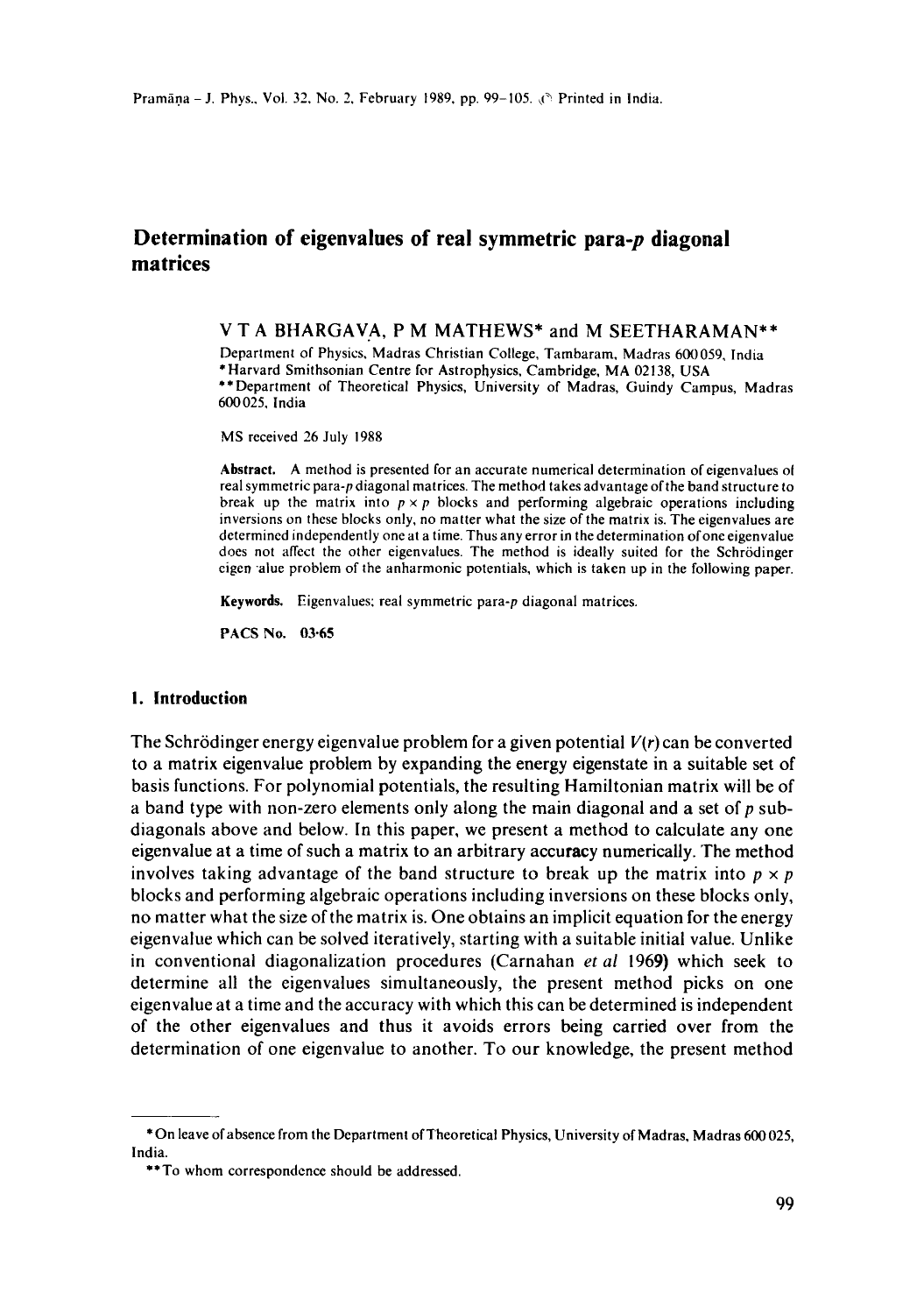does not seem to have appeared in the literature on matrix theory before. The method is ideally suited for solving numerically the Schrödinger eigenvalue problem of the anharmonic oscillators. In the present paper, we outline the method, and in the following one, apply it to various types of anharmonic oscillators (AHO) to determine their energy eigenvalues and other physical observables. The method has uniform applicability for the various anharmonicities, quantum levels, oscillator dimensions, nature of the AHO interaction (quartic, sextic etc.) and, in each case, is capable of yielding any desired accuracy for the eigenvalues, limited only by the computer tolerance. For the quartic AHO for instance, the first several eigenvalues can be determined to a fifteen figure accuracy by our method by considering matrices of dimension 20 or so. For large quantum levels, the dimension of the matrix needed for the same accuracy is far smaller than the level number.

#### **2. The method**

Let

$$
H\psi(\mathbf{x}) = E\psi(\mathbf{x}), \quad H = (\mathbf{p}^2/2m) + V(r) \tag{1}
$$

be the bound-state eigenvalue equation for a particle moving in a potential  $V(r)$ . Expanding  $\psi$  in a suitable real orthonormal basis set of functions  $\phi(x)$  as

$$
\psi(x) = \sum C_m \phi_m(x),
$$
  

$$
\langle m|n \rangle \equiv \int \phi_m(x) \phi_n(x) dx = \delta_{mn},
$$
 (2)

the above equation (1) can be converted to the form

$$
\sum_{m} (H_{nm} - E\delta_{nm})C_m = 0
$$
  

$$
H_{nm} = \langle n | H | m \rangle.
$$
 (3)

with

Note that H is a real symmetric matrix. Suppose, to determine a particular eigenvalue 
$$
E_k
$$
, we have chosen a basis such that  $H_{kk}$  closely approximates  $E_k$ , then, we can write,

$$
E_k = H_{kk} + \varepsilon_k. \tag{4}
$$

On using this, (3) can be cast in the form

$$
\mathbf{H}c = \varepsilon_{k}c,\tag{5a}
$$

where

$$
\mathbf{H}_{nm} = H_{nm} - H_{kk}\delta_{nm} \tag{5b}
$$

and  $c$  is a column matrix.

We observe that the kth diagonal element of **H** is now zero. Our method is ideally suited to determine  $\varepsilon_k$ , which, by its very definition, is expected to be small, for a given kth level whose energy we seek to determine. In the following paper we show how the splitting of  $E$  as in (4) can be done for the AHOs. Let us now take up the determination of  $\varepsilon_k$  for the matrix H.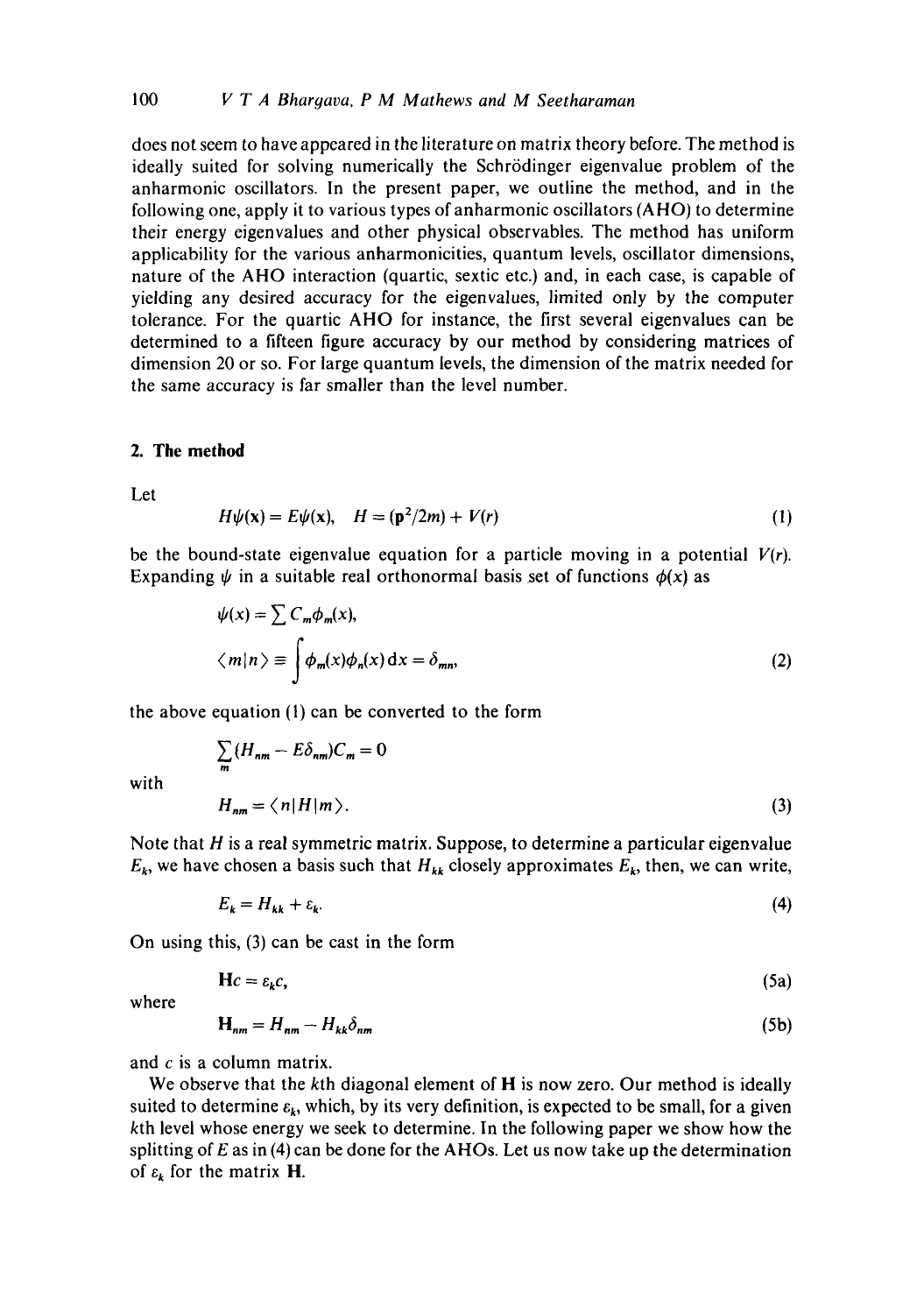The real symmetric matrix  $H$  can be written in the block form as

$$
H = \begin{pmatrix} A & x & B \\ \tilde{x} & o & \tilde{y} \\ \tilde{B} & y & C \end{pmatrix},\tag{6}
$$

where A and C are symmetric matrices, x and y are one-column matrices and B a rectangular matrix. Let us write the eigenvector c of **H** in the form  $(v, 1, w)^{\gamma}$ . Equation (5) can be reduced to the following:

$$
v = \left[ (A - \varepsilon I) - B(C - \varepsilon I)^{-1} \tilde{B} \right]^{-1} \left[ B(C - \varepsilon I)^{-1} y - x \right],\tag{7a}
$$

$$
w = [(C - \varepsilon I) - \widetilde{B}(A - \varepsilon I)^{-1}B]^{-1} [\widetilde{B}(A - \varepsilon I)^{-1}x - y]
$$
(7b)

and

$$
\varepsilon = \tilde{x}v + \tilde{y}w. \tag{8}
$$

(For ease of notation we have dropped the subscript on  $\varepsilon$ .) Since both v and w are functions  $\varepsilon$ , equation (8) determines  $\varepsilon$  implicitly. By standard iterative techniques, the solution of (8) can be found.

The main task before us is the repeated inversion of the matrices of the dimension of A and C. For a para-p-diagonai matrix having non-zero elements only along the main diagonal and  $p$  sub-diagonals above and below, this task can be reduced to one of dealing with only p-dimensional matrices, no matter how large the dimensions of A and C are. In fact, this is the pivotal point in our analysis. For the quartic AHO, p is two, and hence, inversions of only two-dimenslonal matrices are involved. To demonstrate this, we proceed as follows:

Because H is para-p-diagonal, the non-vanishing elements of x are its lowermost  $p$ elements, and of y its uppermost p elements. Also the non-zero block of B is a  $p \times p$ block confined to the bottom left hand corner:

$$
x = \begin{pmatrix} 0 \\ x_u \end{pmatrix}; \quad y = \begin{pmatrix} y_u \\ 0 \end{pmatrix}; \quad B = \begin{pmatrix} 0 & 0 \\ \beta & 0 \end{pmatrix}, \tag{9}
$$

 $\beta$  is a  $p \times p$  matrix and  $x_u$  and  $y_u$  are column matrices with p elements. For convenience, let us partition  $(A - \varepsilon I)^{-1}$  and  $(C - \varepsilon I)^{-1}$  as follows:

$$
(A - \varepsilon I)^{-1} = \begin{pmatrix} \chi & Y \\ \tilde{Y} & \phi \end{pmatrix}, \quad (c - \varepsilon I)^{-1} = \begin{pmatrix} \chi' & \tilde{Y}' \\ Y' & \phi' \end{pmatrix}.
$$
 (10)

The  $\phi$  and  $\chi'$  are taken to be p-dimensional square matrices. Substituting this form in (7), the expressions for  $v$  and  $w$  can be written as:

$$
v = \begin{pmatrix} Y[1 + \beta \chi' \bar{\beta} (1 - \phi \beta \chi' \bar{\beta})^{-1} \phi \, ](\beta \chi' y_u - x_u) \\ (1 - \phi \beta \chi' \bar{\beta})^{-1} \phi (\beta \chi' y_u - x_u) \end{pmatrix},\tag{11}
$$

$$
w = \begin{pmatrix} (1 - \chi' \widetilde{\beta} \phi \beta)^{-1} \chi'(\widetilde{\beta} \phi x_u - y_u) \\ y' [\widetilde{\beta} \phi \beta (1 - \chi' \widetilde{\beta} \phi \beta)^{-1} \chi' + 1] (\widetilde{\beta} \phi x_u - y_u) \end{pmatrix}.
$$
 (12)

The point to note is that the lower block of  $v$  and the upper block of  $w$  are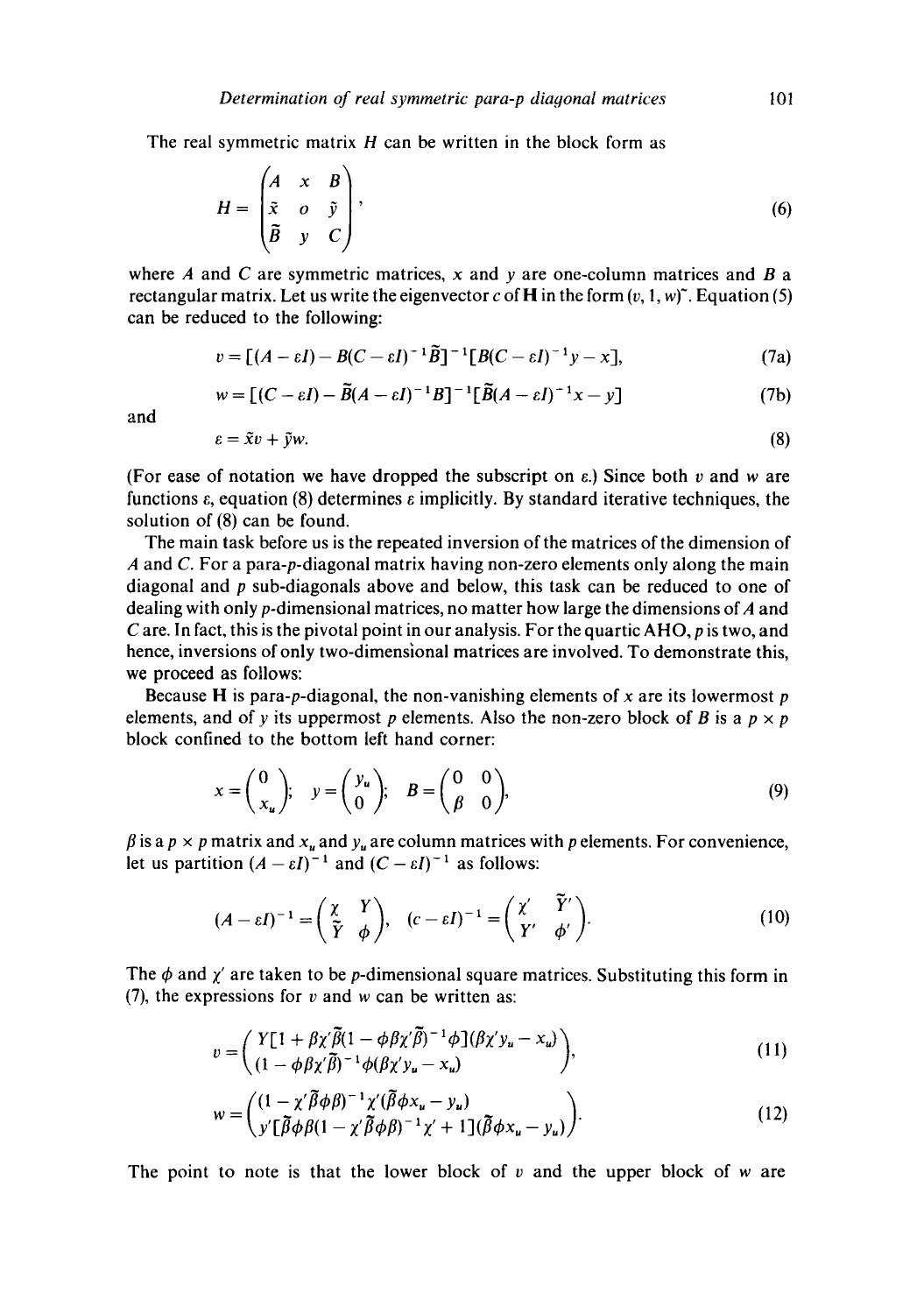p-dimensional. Consequently  $\varepsilon$  of (8) takes the form:

$$
\varepsilon = \tilde{x}v + \tilde{y}w = (0\tilde{x}_u)v + (\tilde{y}_u 0)w
$$
  
=  $\tilde{x}_u(1 - \phi \beta \chi' \tilde{\beta})^{-1} \phi(\beta \chi' y_u - x_u)$   
+  $\tilde{y}_u(1 - \chi' \beta \phi \beta)^{-1} \chi'(\tilde{\beta} \phi x_u - y_u).$  (13)

The important point to notice in this equation is that it involves only one pdimensional block,  $\phi$  of  $(A - \varepsilon I)^{-1}$  and another p-dimensional block,  $\chi'$  of  $(C - \varepsilon I)^{-1}$ besides the explicitly known p-component columns  $x_u$ ,  $y_u$  and the p-dimensional matrix  $\beta$ . To be more specific, as far as the determination of the eigenvalue is concerned, one does not need to know the full matrices but only a small p-dimensional sub-block of each. If the eigenvector is also required, one needs in addition, Y and Y' i.e., the last  $p$ columns of  $(A - \varepsilon I)^{-1}$  and the first p columns of  $(C - \varepsilon I)^{-1}$  which is still a far less onerous task than computing all of  $(A - \varepsilon I)^{-1}$  and  $(C - \varepsilon I)^{-1}$ . The remaining task is to find the  $\phi$  and  $\gamma'$ . Let us write  $(A - \varepsilon I)$  as

$$
\begin{pmatrix} R & S \\ \tilde{S} & T \end{pmatrix},
$$

where T is a  $p \times p$  matrix. Then

$$
Y = -R^{-1}S\phi, \tag{14}
$$

$$
\phi = (T - \tilde{S}R^{-1}S)^{-1},\tag{15}
$$

$$
\tilde{Y} = -T^{-1}\tilde{S}\chi,\tag{16}
$$

and

$$
\chi = (R - ST^{-1}\tilde{S})^{-1}.
$$
 (17)

What is effected in the above steps in a conversion of the problem of inverting a matrix M of dimension d say, into one of inverting smaller matrices of dimensions p and  $(d - p)$ where p is the dimension of T (and hence  $(d - p)$  is that of R). This can be made the first step of a recursive algorithm in a rather obvious way. What one needs to do is the following. Replacing R, S, T by R<sub>1</sub>, S<sub>1</sub>, T<sub>1</sub> and partitioning R<sub>1</sub> in the same way as  $(A - \varepsilon I)$  was partitioned, as

$$
\begin{pmatrix} R_2 & S_2 \\ \tilde{S}_2 & T_2 \end{pmatrix}
$$

and more generally

$$
R_{i-1} = \left(\begin{array}{cc} R_i & S_i \\ \tilde{S}_i & T_i \end{array}\right),\tag{18}
$$

where each  $T_i$  is square, of the same dimension p as  $T_1$  and  $R_i$  is also square, with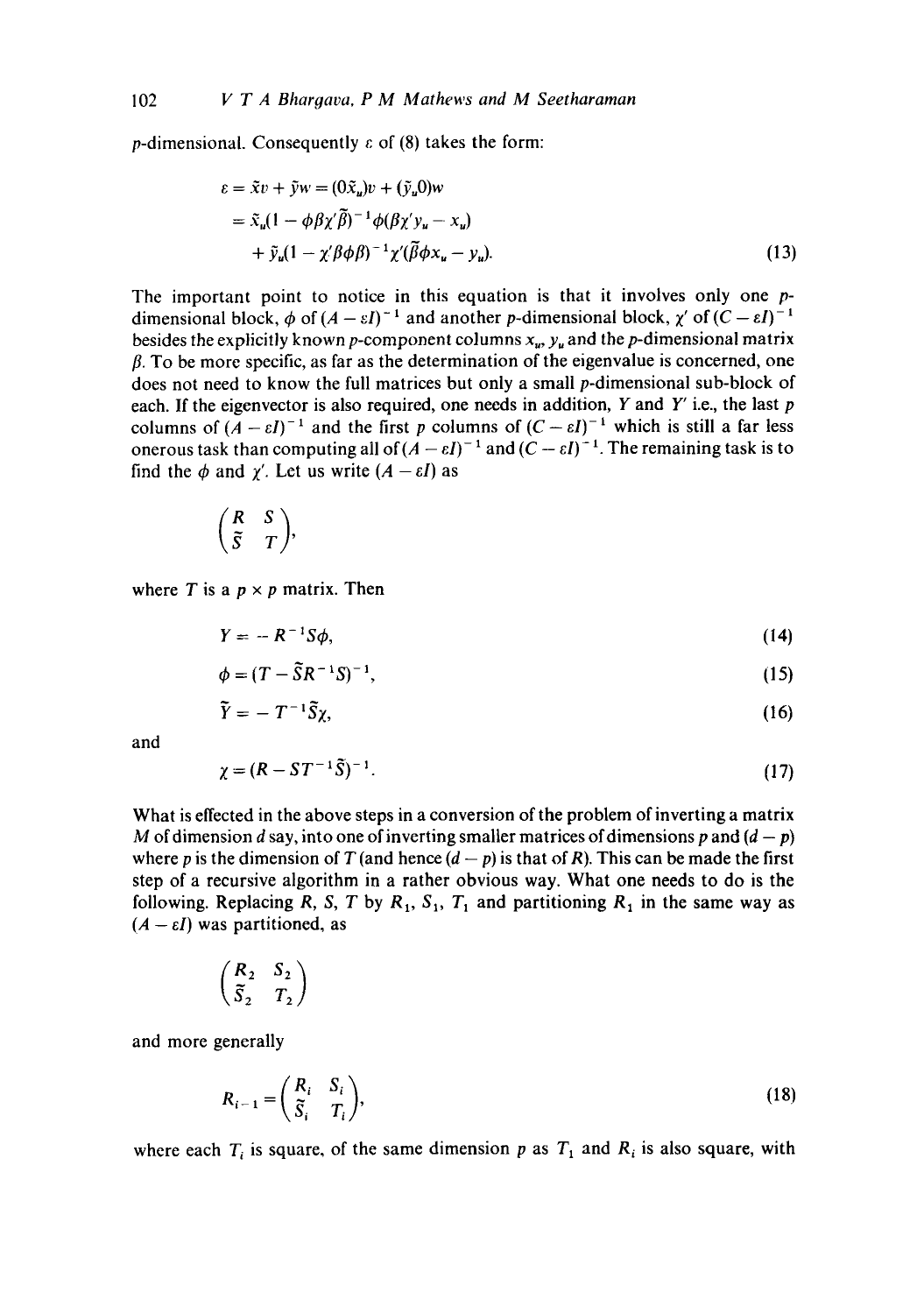dimension less than that of  $R_{i-1}$  by p. Thus  $(A - \varepsilon I)$  itself would finally appear as

$$
(A - \varepsilon I) = \begin{pmatrix} T_L \\ \vdots \\ T_{\lambda} \\ \vdots \\ \vdots \\ T_{\lambda} \\ \vdots \\ \vdots \\ T_1 \end{pmatrix} S_1
$$
 (19)

wherein all the diagonal blocks  $T_i$  are of dimension p except for the last one at the top left hand corner which has dimension  $\leq p$ . Now if we put

$$
S_i = \begin{pmatrix} 0 \\ U_i \end{pmatrix} \begin{cases} p \text{ rows.} \\ p \text{ columns} \end{cases}
$$
 (20)

Equation (15) becomes

$$
\phi_i = (T_i - \tilde{U}_i \phi_{i+1} U_i)^{-1}
$$
\n(21)

with

$$
\phi_L = T_L^{-1} \quad \text{and} \quad \phi_1 = \phi. \tag{22}
$$

More explicitly

$$
\phi \equiv \phi_1 = (T_1 - \tilde{U}_1(T_2 - \tilde{U}_2(\cdots)^{-1}U_2)^{-1}U_1)^{-1}
$$
\n(23a)

In a similar manner

$$
Y = Y_1 = \begin{pmatrix} \cdots & \cdots & \cdots & \cdots \\ \cdots & \cdots & \cdots & \cdots \\ -\phi_4 U_3 \phi_3 U_2 \phi_2 U_1 \phi_1 \\ \phi_3 U_2 \phi_2 U_1 \phi_1 \\ -\phi_2 U_1 \phi_1 \end{pmatrix} .
$$
 (23b)

So, the procedure outlined above yields the last p columns, namely,  $\begin{pmatrix} Y \\ \phi \end{pmatrix}$  in the inverse of any para-p-diagonal matrix. This is just what we need in the case of  $(A - \varepsilon I)^{-1}$ , in the process of determining the eigenvalues and eigenvector of the para-p-diagonal matrix H. As regards the matrix  $(C - \varepsilon I)^{-1}$ , we need the first p columns, but these can be obtained by a slight (and rather obvious) modification of what we have done above. We observe that

$$
\chi' \equiv \chi'_1 = (R'_1 - \tilde{U}'_1 (R'_2 - \tilde{U}'_2 (\cdots)^{-1} U'_2)^{-1} U'_1)^{-1},
$$
\n(24a)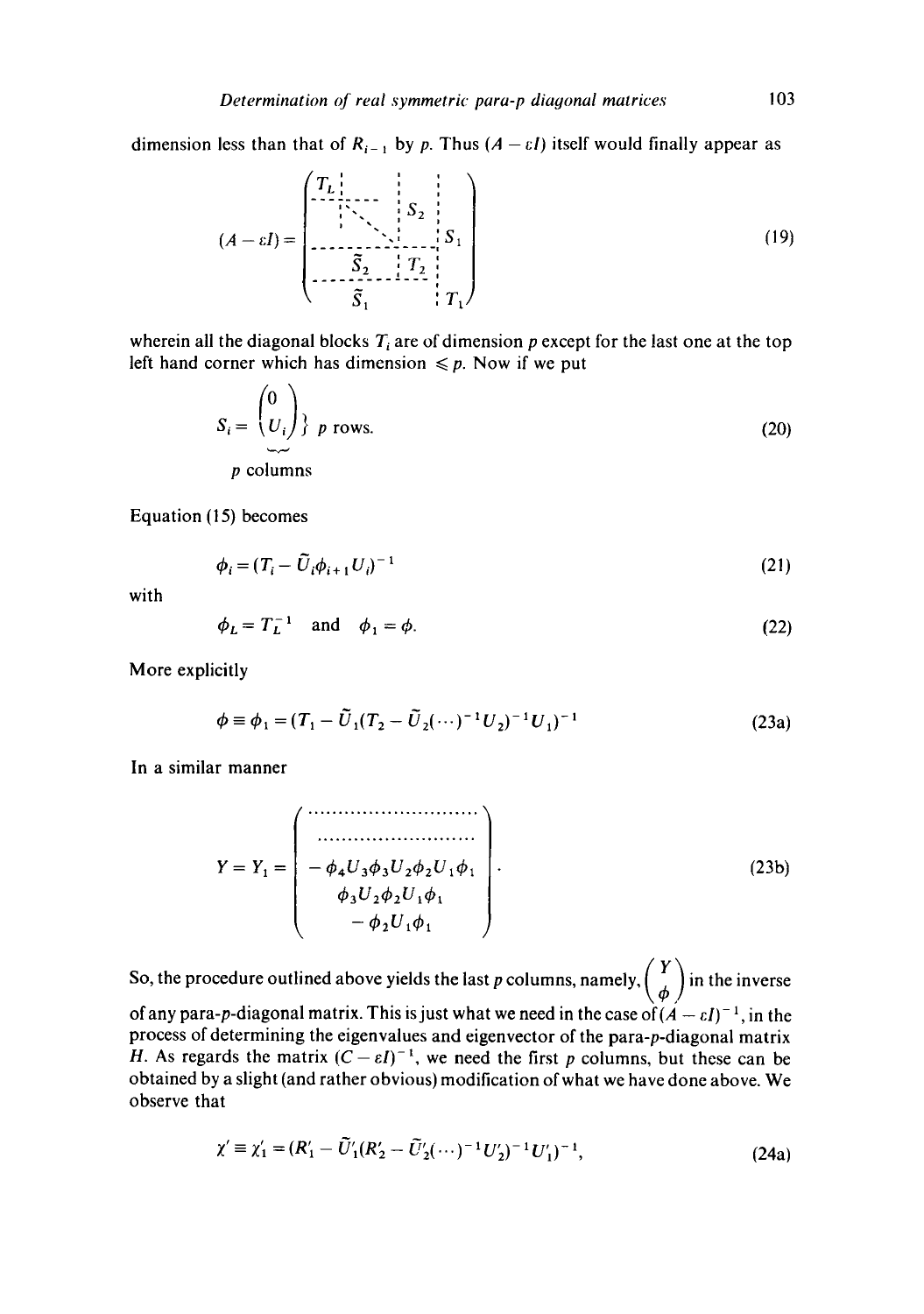and

y'\_~ y'l= *<sup>I</sup>- <sup>z</sup>':U',z'~ t i i t v*  ~(3 U2~(2 UIZ1 **! ! t t ! ! t**  -- z4U3~3Uzj(2UI~( 1 *i ...........................*  (24b)

The way to computing eigenvalues and eigenvectors of a para-diagonal matrix  $H$  is now clear. We first rewrite the implicit equation (13) for the eigenvalue in a compressed notation as

$$
\varepsilon = \tilde{x}_u (1 - \sigma \tilde{\beta})^{-1} (\sigma y_u - \phi x_u) + \tilde{y}_u (1 - \tilde{\sigma} \beta)^{-1} (\tilde{\sigma} x_u - \chi' y_u), \tag{25}
$$

where we have introduced

$$
\sigma = \phi \beta \chi \equiv \phi \beta \chi'. \tag{26}
$$

Since  $\phi$  and  $\chi'$  are submatrices of  $(A - \varepsilon I)^{-1}$  and  $(C - \varepsilon I)^{-1}$ , they are both functions of  $\varepsilon$ , making the right hand member of (25) a function of  $\varepsilon$ , say  $f(\varepsilon)$ . This completes the task of finding the eigenvalues and eigenvectors of a para-p-diagonal matrix. The implicit energy equation

$$
\varepsilon=f(\varepsilon)
$$

can be solved by any one of the several well-known methods till a desired convergence of  $\varepsilon$  is reached.

Table 1. Variation of eigenvalue with matrix dimension.

| L, E | Correction           |
|------|----------------------|
| 20   | $-7.028$ 552 006 574 |
| 22   | $-1.140$ 324 181 899 |
| 24   | $-0.074$ 823 434 509 |
| 26   | $-0.002$ 302 407 417 |
| 28   | $-0.000$ 157 881 484 |
| 30   | $-0.000$ 125 054 634 |
| 32   | $-0.000$ 124 769 068 |
| 34   | $-0.000$ 124 767 563 |
| 35   | $-0.000$ 124 767 558 |
| 36   | $-0.000$ 124 767 558 |

*Note:* The matrix dimension is  $M = 2(L + L)$ + 1 for the above (where *L, E* denote the number of  $2 \times 2$  blocks above and below the 'central' element) so that we find that convergence of energy to 15 places occurs at  $M = 141$ . The convergence of  $\varepsilon$  to 12 decimals only is needed to give E to the required accuracy. The converged value of energy is  $E = 8748.747$  194 328 835.